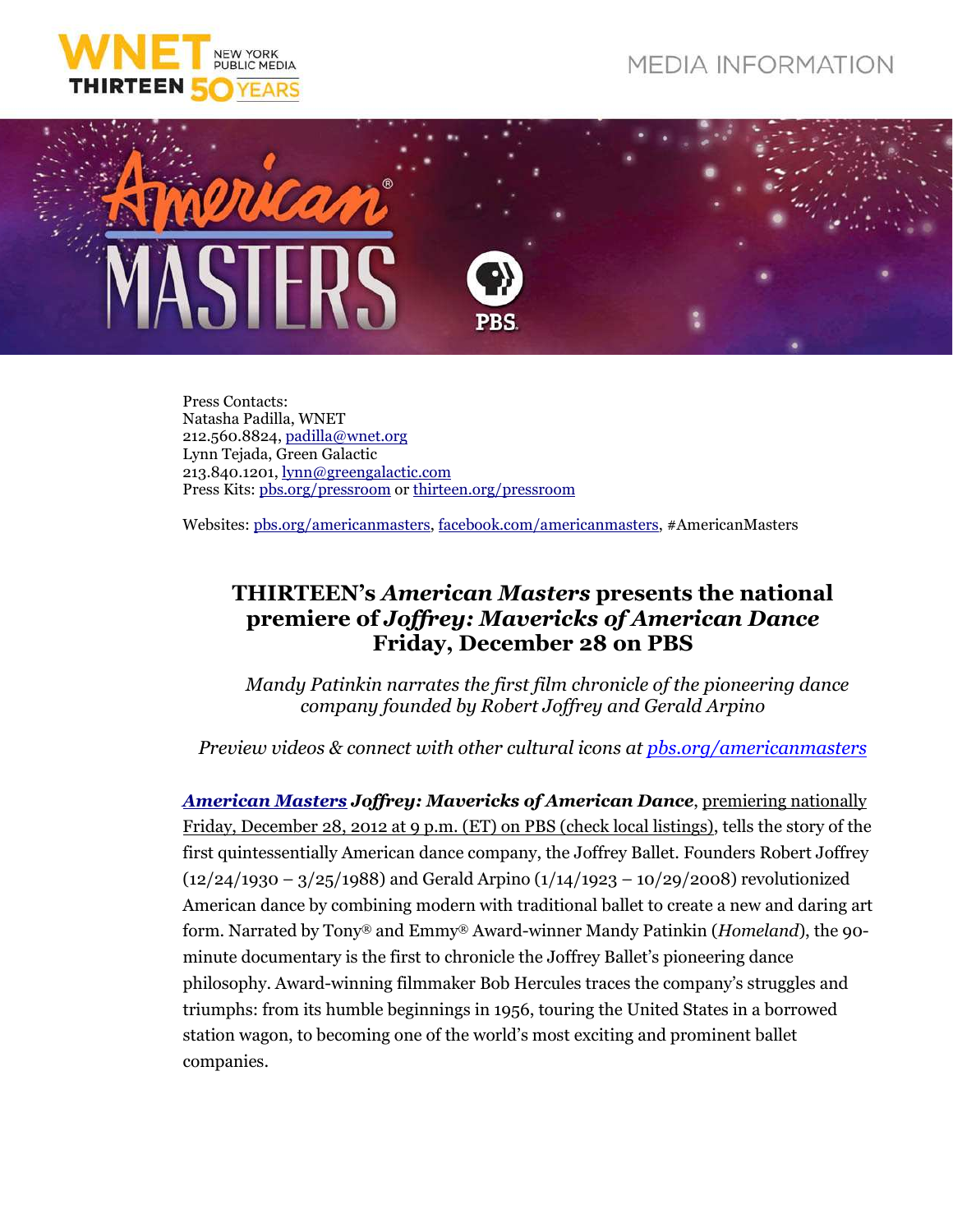Using rare archival footage and behind-the-scenes photos, *American Masters Joffrey: Mavericks of American Dance* features excerpts from signature company works, including *Astarte*, *Trinity* and *Billboards* (the latter with music by Prince) as well as its breakthrough collaborations with legendary choreographers Kurt Jooss (*The Green Table*) and Leonide Massine (*Parade*). The Joffrey Ballet also commissioned early works by Twyla Tharp (*Deuce Coupe*, *As Time Goes By*), Laura Dean (*Night*, *Creative Force*) and Margo Sappington (*Weewis*, *Face Dances*), introducing these innovative choreographers to larger audiences.

*American Masters Joffrey: Mavericks of American Dance* illustrates the dynamic trajectory of the groundbreaking company through archival interviews with Joffrey and Arpino and original interviews with former and current Joffrey star dancers and ballet notables, including Gary Chryst, Trinette Singleton, Helgi Tomasson, Kevin McKenzie, Ashley Wheater, Christian Holder, Francoise Martinet, Davis Robertson, and Adam Sklute. These insiders describe what it was like to be a part of the company, Joffrey's and Arpino's different teaching styles, and how the Joffrey Ballet broke barriers by: accepting and cultivating a diverse group of talented dancers regardless of race and body type, integrating pop and rock music scores and art with social commentary, and resurrecting nearly lost early 20th Century masterpieces. They also explain how the company repeatedly resurrected itself after devastating financial and artistic setbacks such as the Rebekah Harkness funding power struggle, National Endowment for the Arts cutbacks, Joffrey's death, and the move from New York City to Chicago in 1995.

"The Joffrey's history is exciting, accessible and a great lesson to us all about the power of creative risk-taking and artistic collaboration," says Susan Lacy, series creator and executive producer of *American Masters*.

"The Joffrey story is surprisingly dramatic, filled with several near collapses and amazing resurrections. It's a universal story of the triumph of the grit and determination of two amazing artists," says Bob Hercules, whose past films include *American Masters Bill T. Jones: A Good Man*, *Forgiving Dr. Mengele* and *Senator Obama Goes to Africa*.

Since its 1986 premiere, *American Masters* has earned 24 Emmy® Awards – including 8 for Outstanding Non-Fiction Series since 1999 and 5 for Outstanding Non-Fiction Special – the 2012 Producers Guild Award, 12 Peabodys, an Oscar®, and 3 Grammys®. Now in its 26<sup>th</sup> season on PBS, the series is a production of THIRTEEN for WNET, the parent company of THIRTEEN and WLIW21, New York's public television stations, and operator of NJTV. For 50 years, THIRTEEN has been making the most of the rich resources and passionate people of New York and the world, reaching millions of people with on-air and online programming